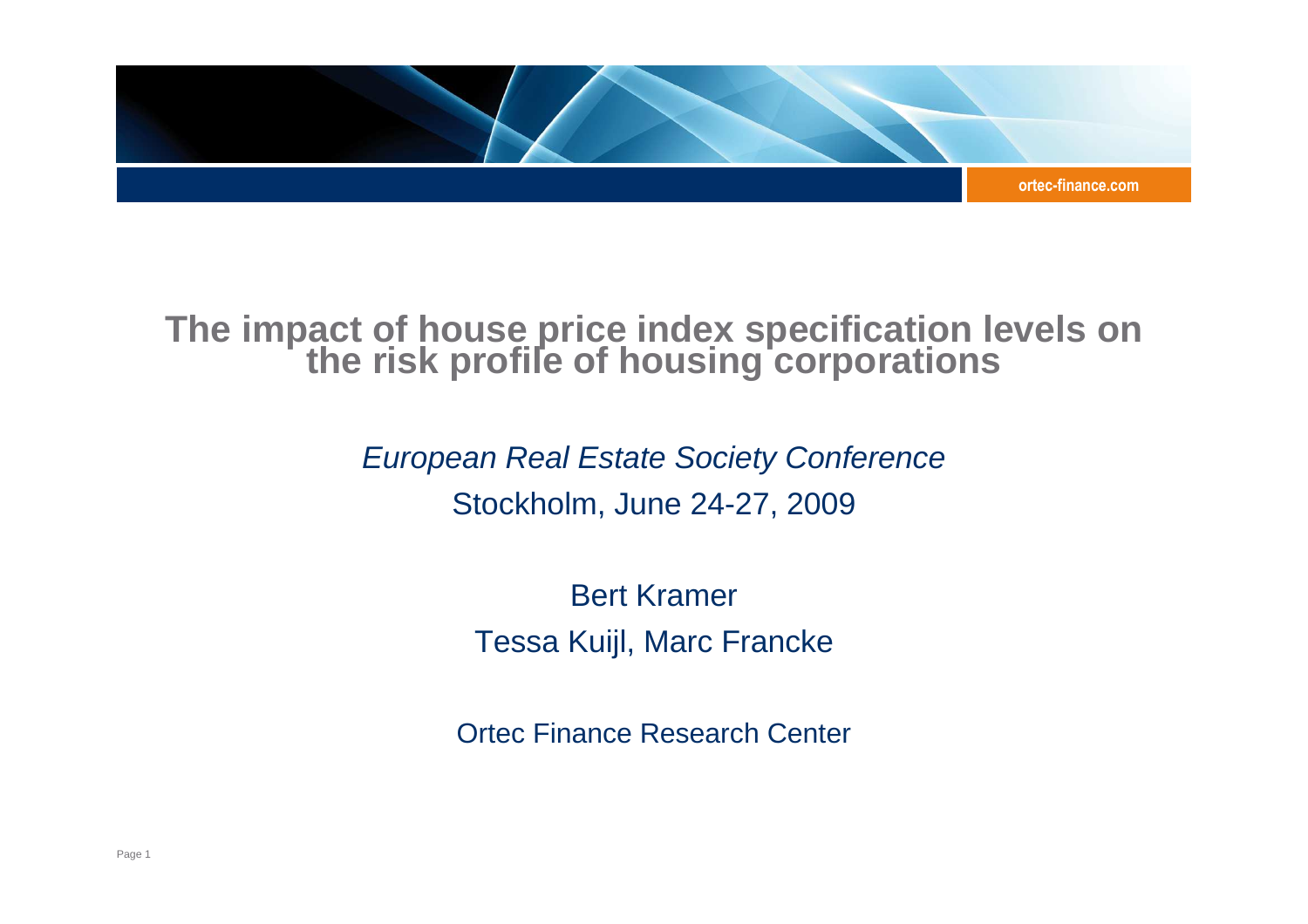

# **Contents**

- **Introduction**
- House price indices
- **Impact on sales revenue**
- **Impact on solvency**
- Conclusions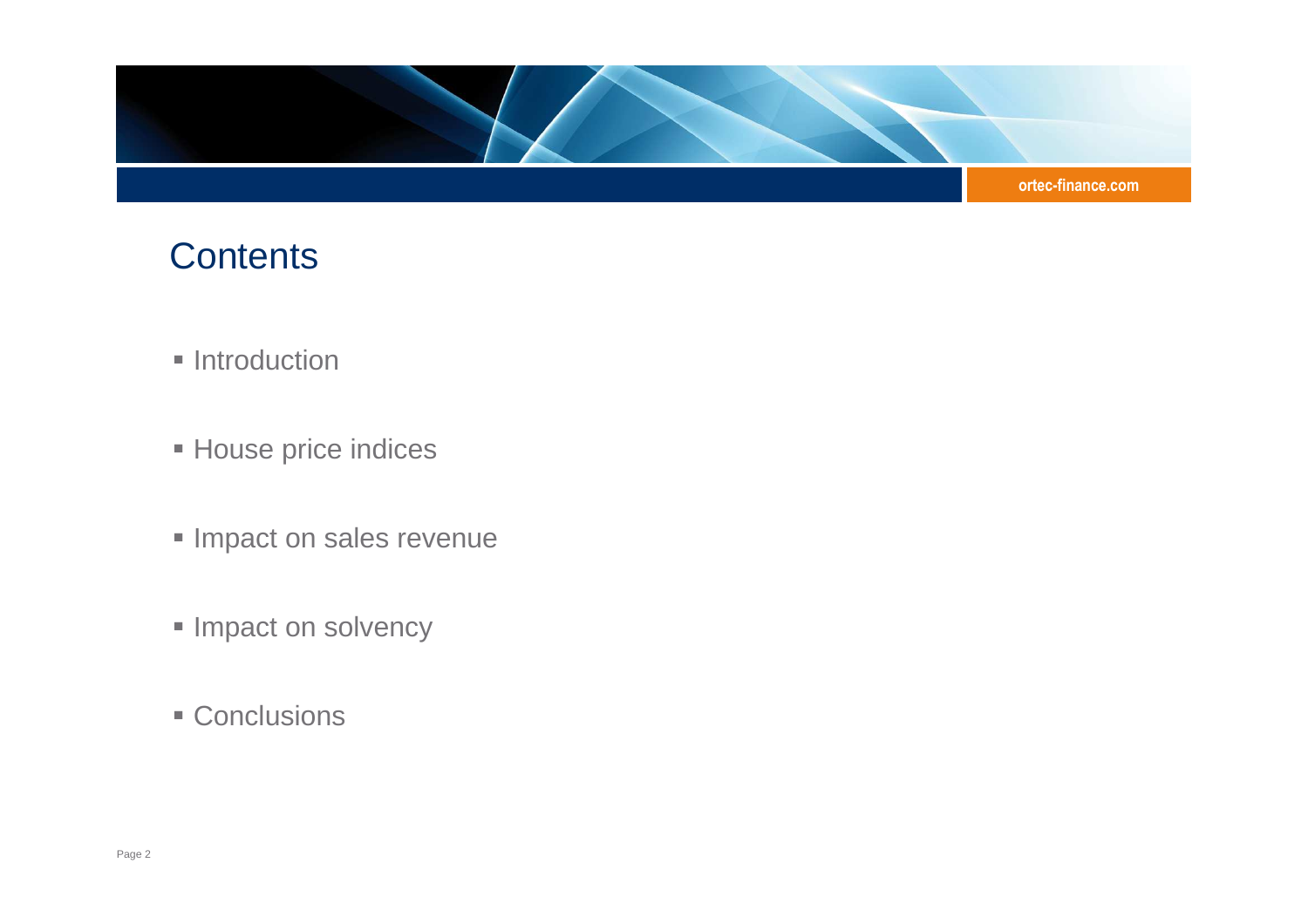

## Introduction - I

- $\mathcal{L}_{\mathcal{A}}$  Dutch housing corporations under political pressure:
	- Subject to corporation tax (> €500 mln/year);
	- $\mathcal{L}_{\mathcal{A}}$ Compulsory urban renewal levy (€75 mln/year);
	- ×, Increase energy efficiency of housing stock;
	- $\mathcal{L}_{\mathcal{A}}$ Increase production;
	- $\mathcal{L}_{\mathcal{A}}$ Negative publicity;
	- $\mathbb{R}^n$ Tightened supervision;
- m. In times of :
	- ×, Falling house prices due to little demand on the owner-occupied market.
	- **Example 1** Liquidity problems for some housing corporations.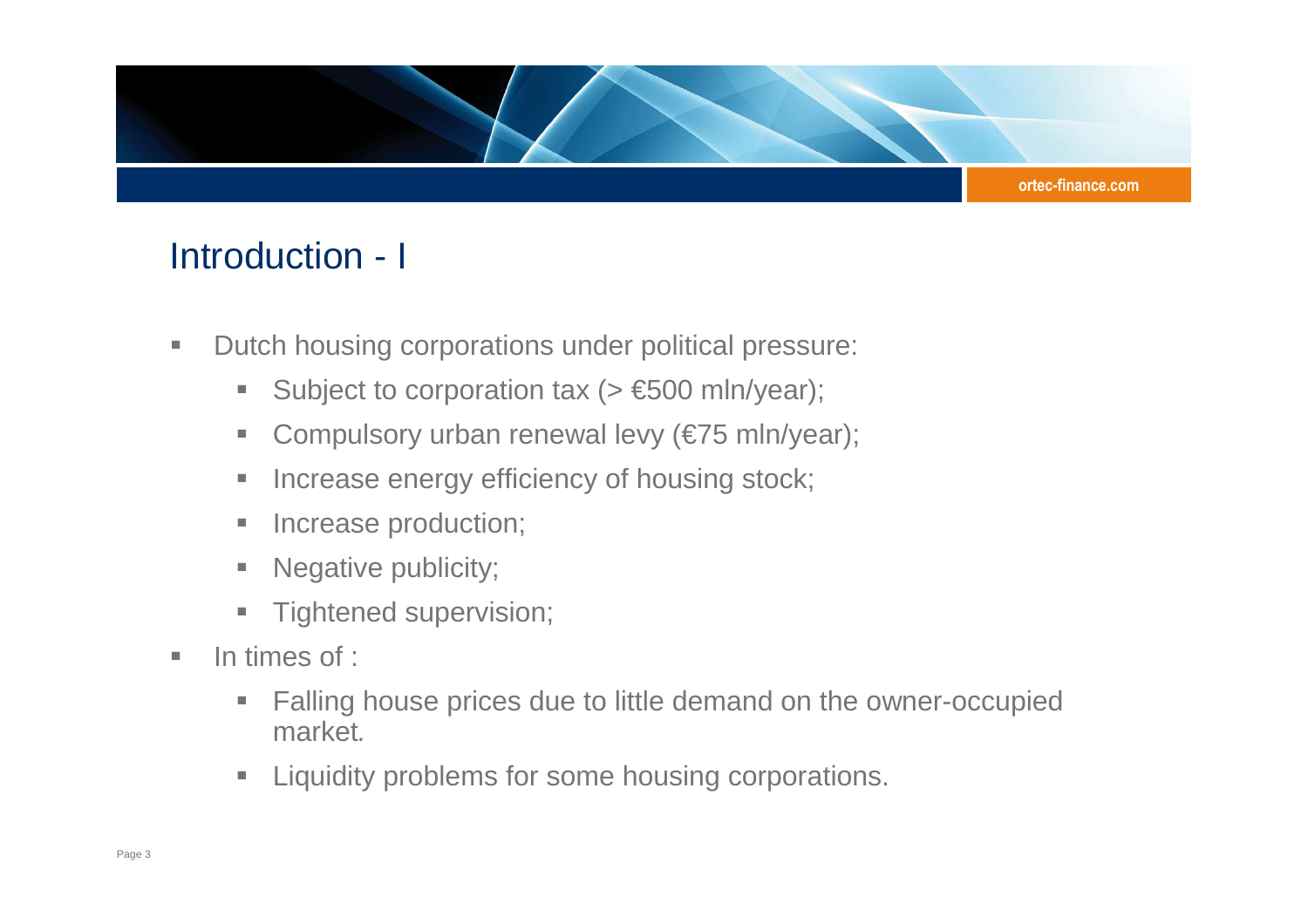

### Introduction - II

- $\mathcal{L}_{\mathcal{A}}$  Increasing field of tension between guaranteeing financial continuity and social objectives.
- $\blacksquare$  Asset Liability Management (ALM) becomes increasingly important to obtain insight into financial risk connected to specific social and financing strategies.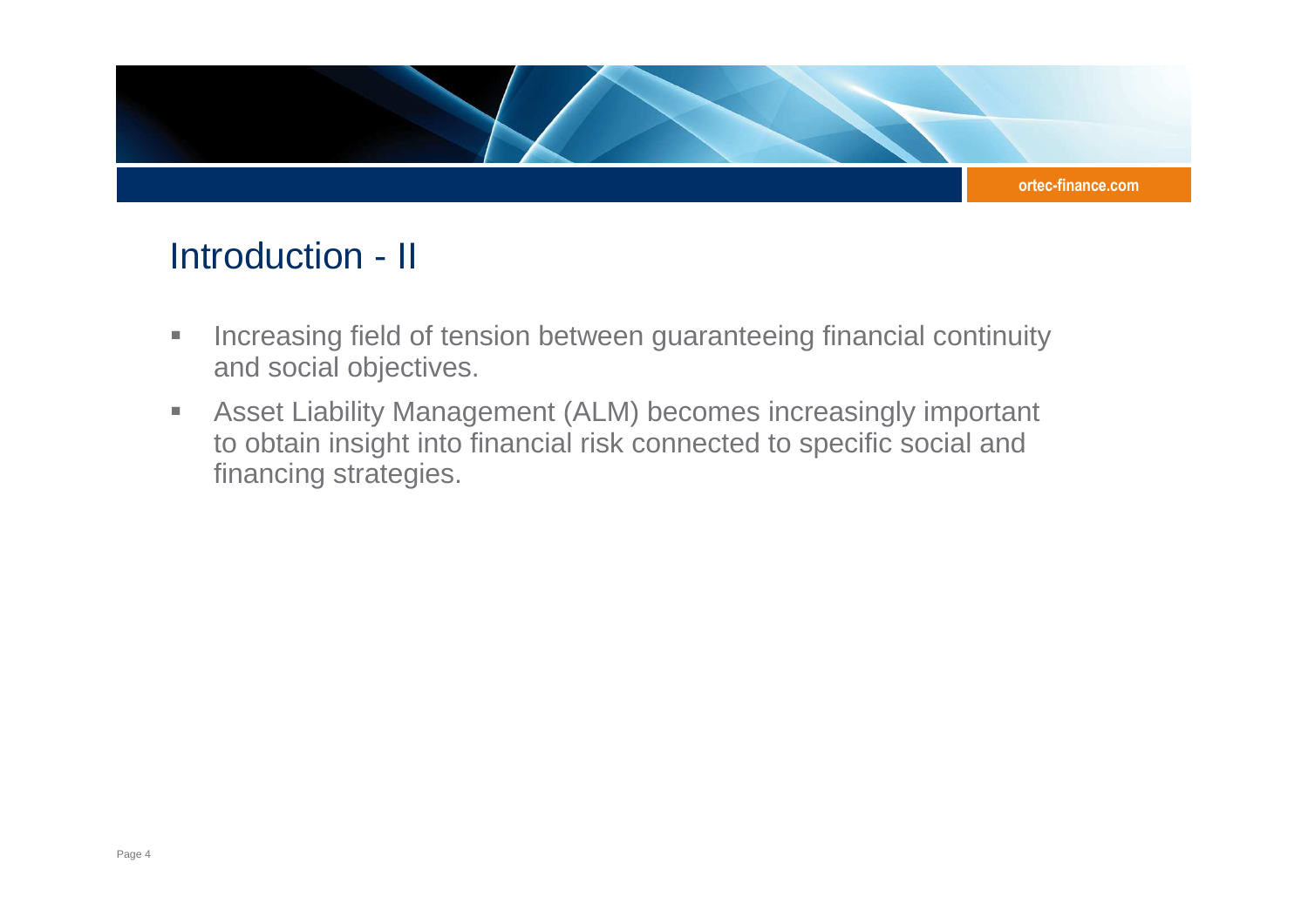

## ALM for housing corporations

#### Loans**Capital Simulation** Policy:Rent, maintenance, sales, investments, demolition/newly built, treasuryUncertainty: construction costs inflation, interest rates, **house prices**Risk analysisBalance sheetReal estate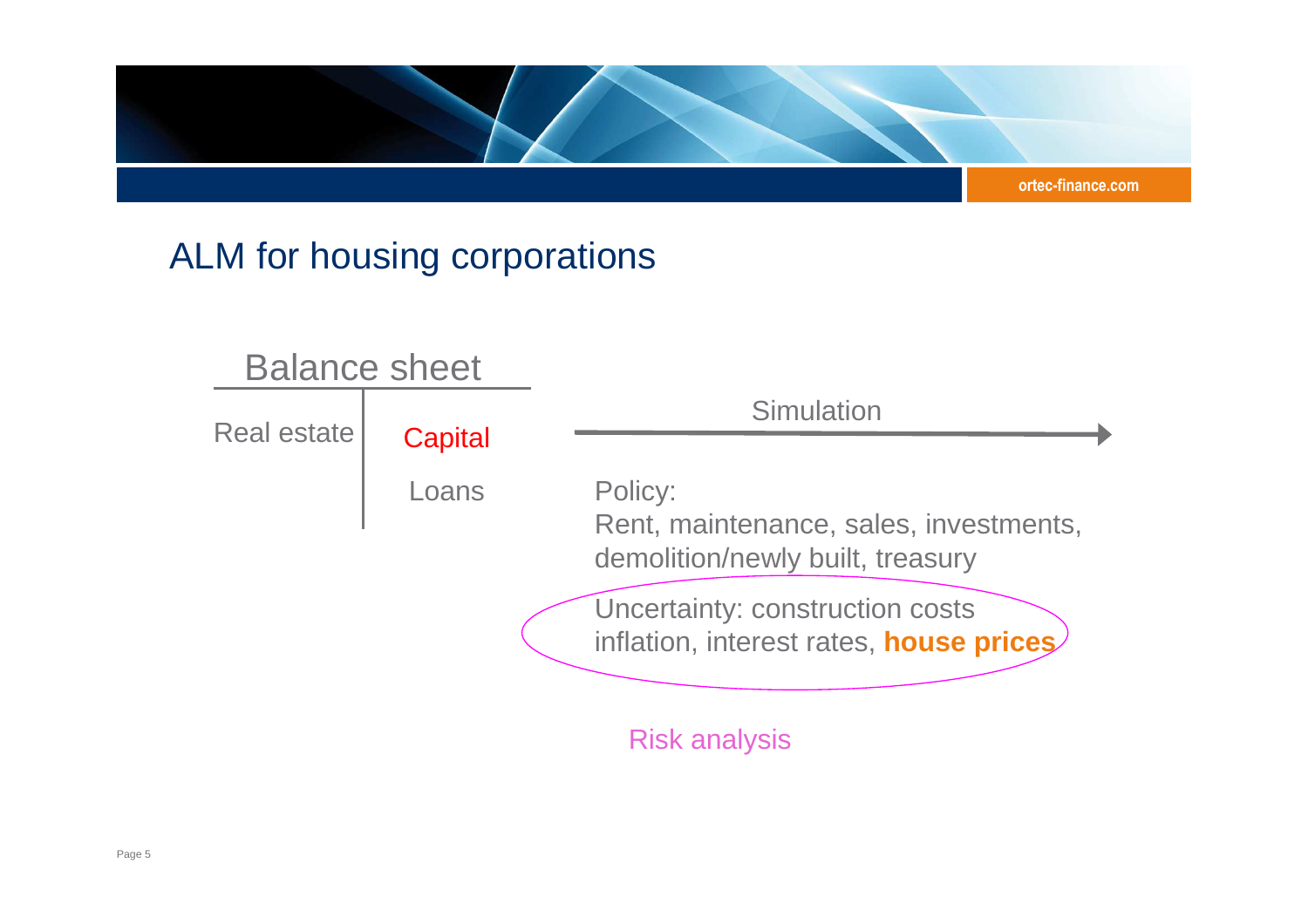

#### House price indices - I

- a. Used (a.o.) to calculate risk and return on sales programs
- $\mathcal{L}_{\mathcal{A}}$ Up till now: Dutch national house price index used
- $\mathcal{L}_{\mathcal{A}}$  Renes and Jokovi (2008): not one house market, but several regional markets in the Netherlands
- $\blacksquare$ Recently, lower level house price indices have become available
- $\blacksquare$ Francke et al (2009): statistical properties differ per house type and region
- $\blacksquare$ Research question:

Analyze impact of specification level of house price index on risk-return profile of housing corporations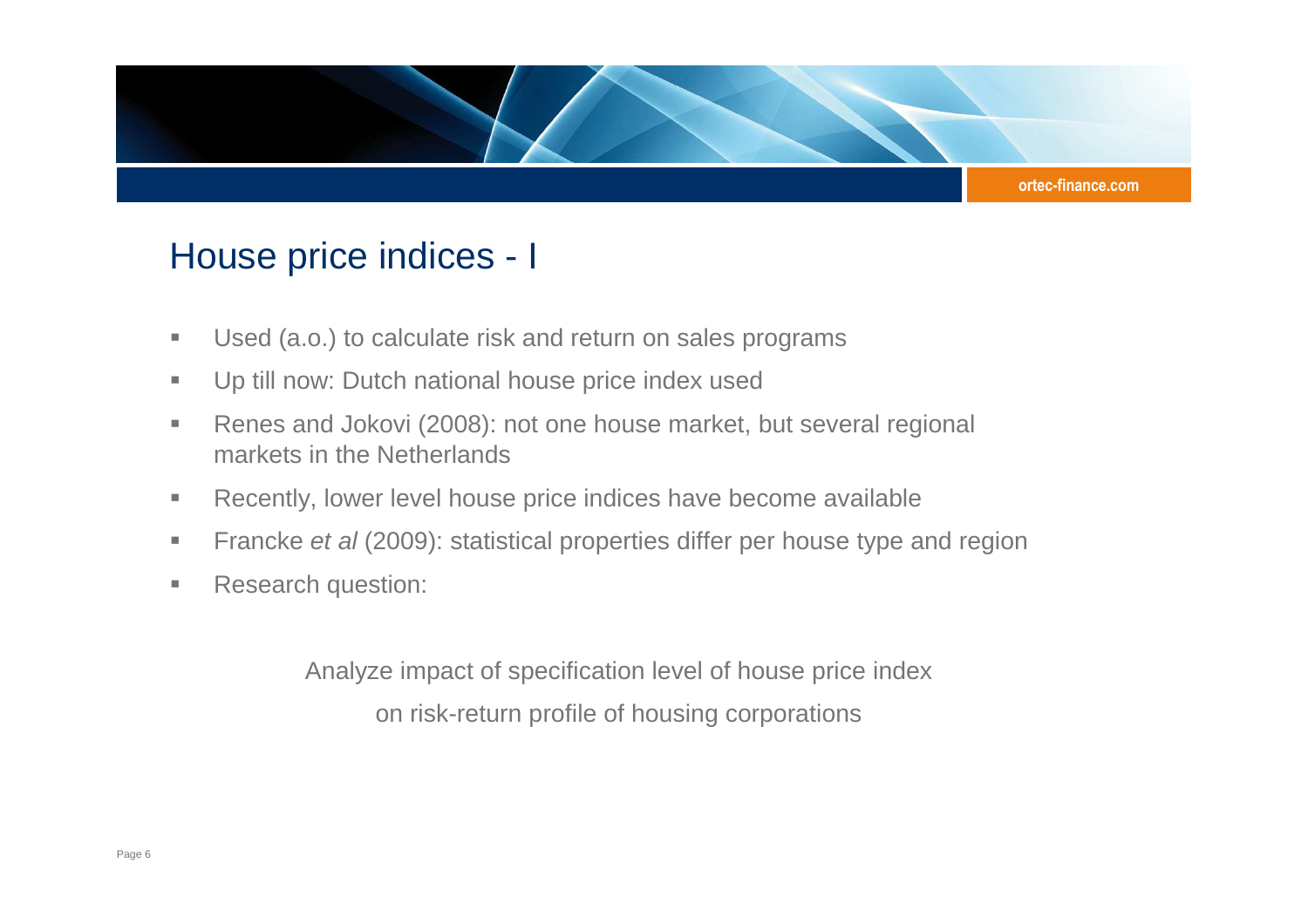

#### House price indices - II

- $\blacksquare$  Indices from OrtaX local linear trend repeat sales model
- $\blacksquare$  National index compared with indices based on COROP region and house type (row / corner house versus apartments)
- $\mathbb{R}^n$ Local indices available from 1993

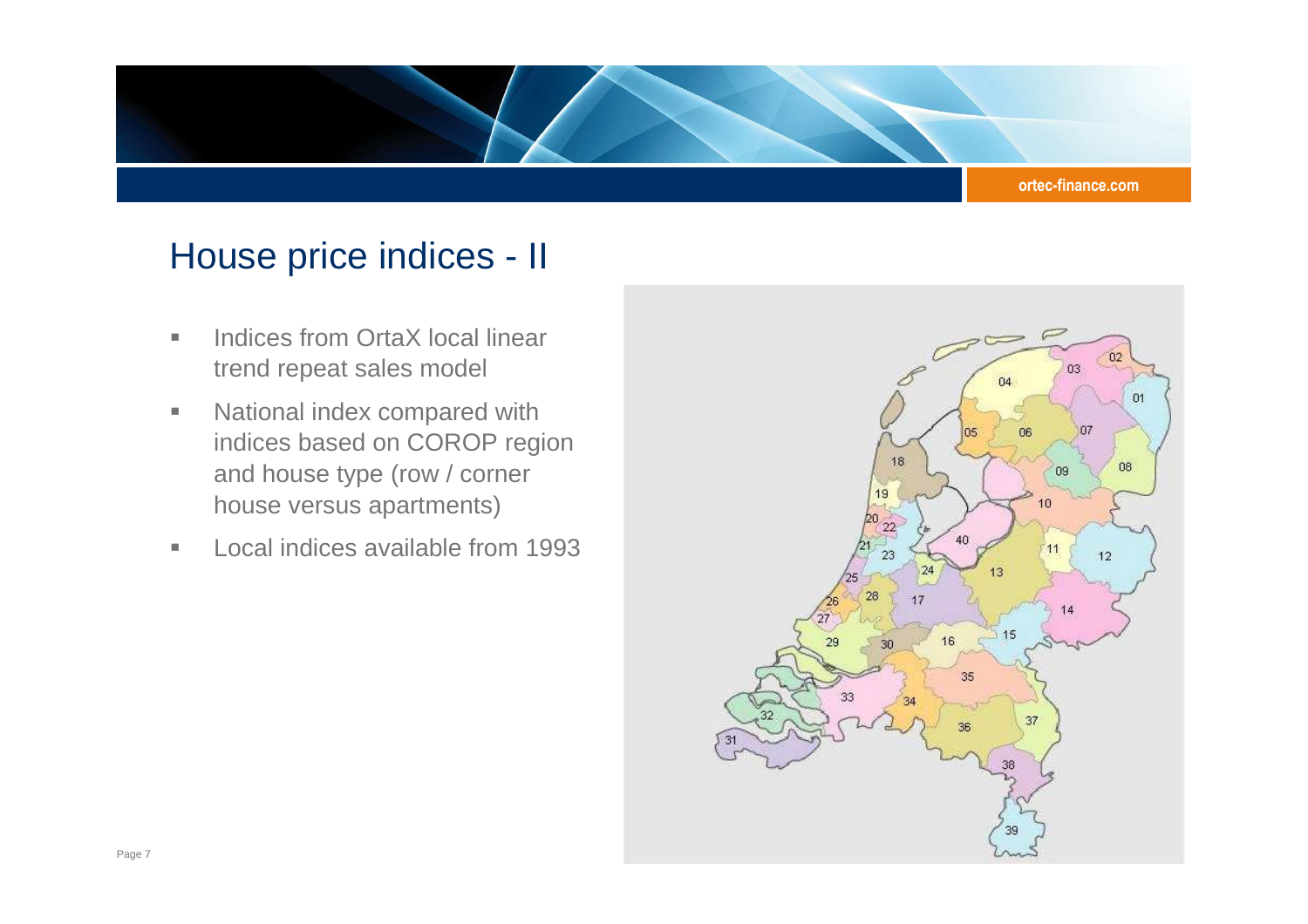

#### House price indices - III

- a. Using indices from 1993 underestimates house price risk
- a. To extend the time series to the early 1970s we can:
- 1. Estimate the missing data (backcasting)Regress on other time series without missing data
- 2. Use derived time series:

Derive scenarios from scenarios of other variables

 $\mathcal{L}_{\mathcal{A}}$  We use a combination of these two approaches

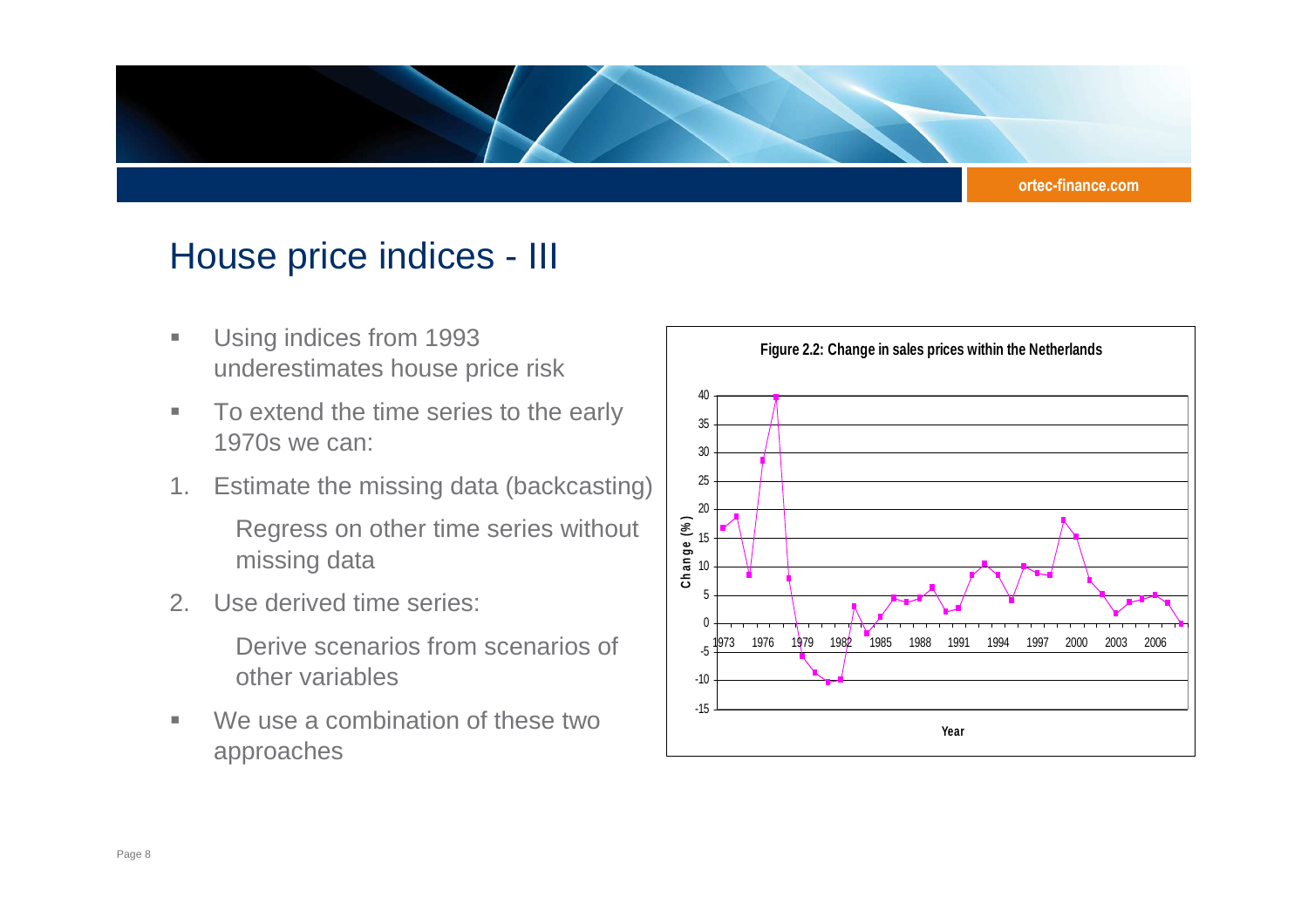

#### Case description

- u. Impact analyzed on 5 housing corporations from different COROP regions
- 1. Leeuwarden (COROP region 4: Northern Friesland);
- 2. Almelo (COROP region 12: Twente);
- 3. Amsterdam (COROP region 23: greater Amsterdam);
- 4. Alphen aan de Rijn (COROP region 28: Eastern South Holland);
- 5. Goes (COROP region 32: other Zeeland).
- a. Focus on risk only, expected local house price increases assumed equal.
- $\mathcal{L}_{\mathcal{A}}$ All distributions based on 500 economic scenarios.
- a. Analysis 1 ("asset only"): impact on probability distribution of sales revenue in 2018 of €100K house (price level 31 December 2008).
- $\blacksquare$ Analysis 2 (ALM): impact on solvency levels using the actual multi-year plans.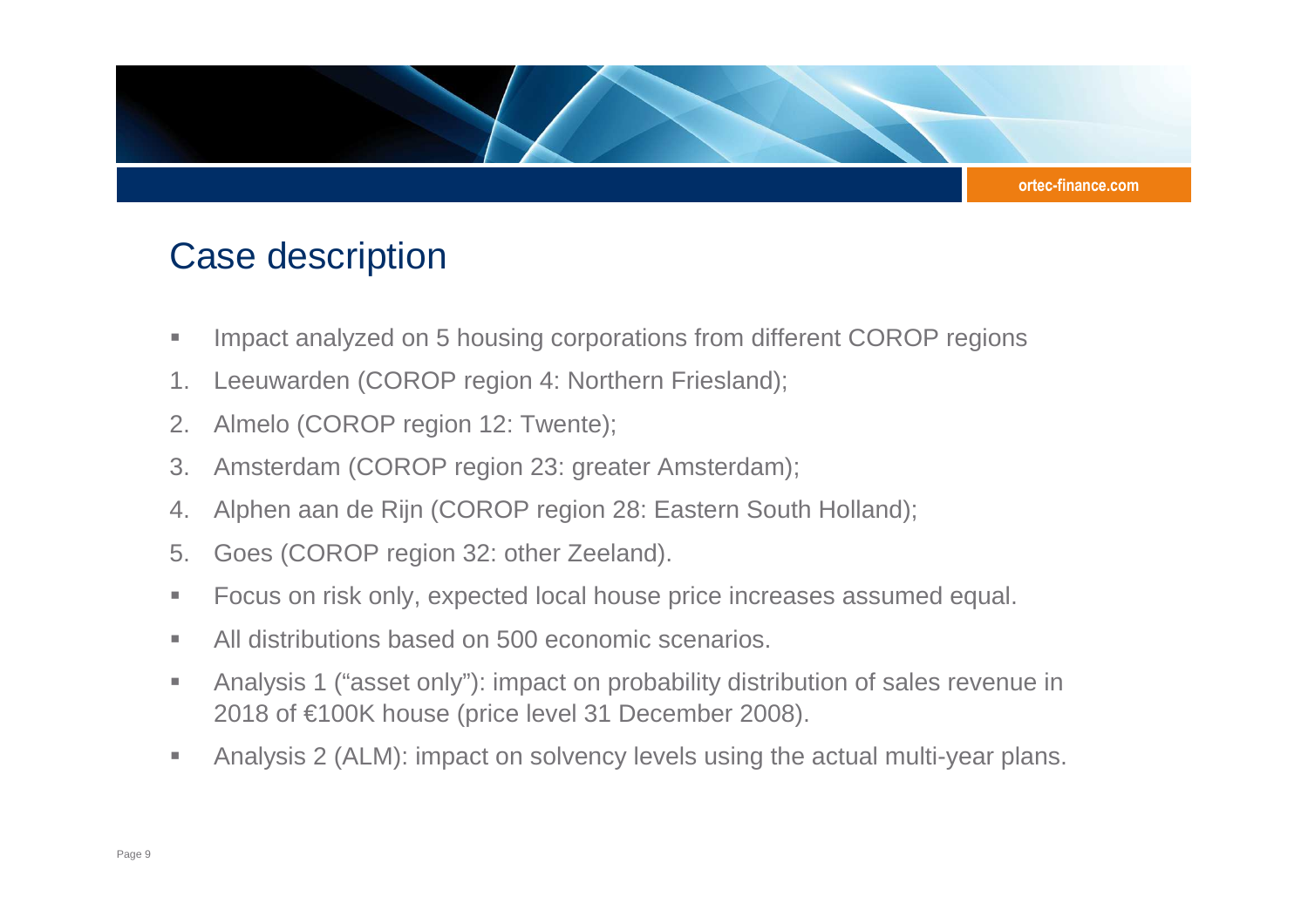

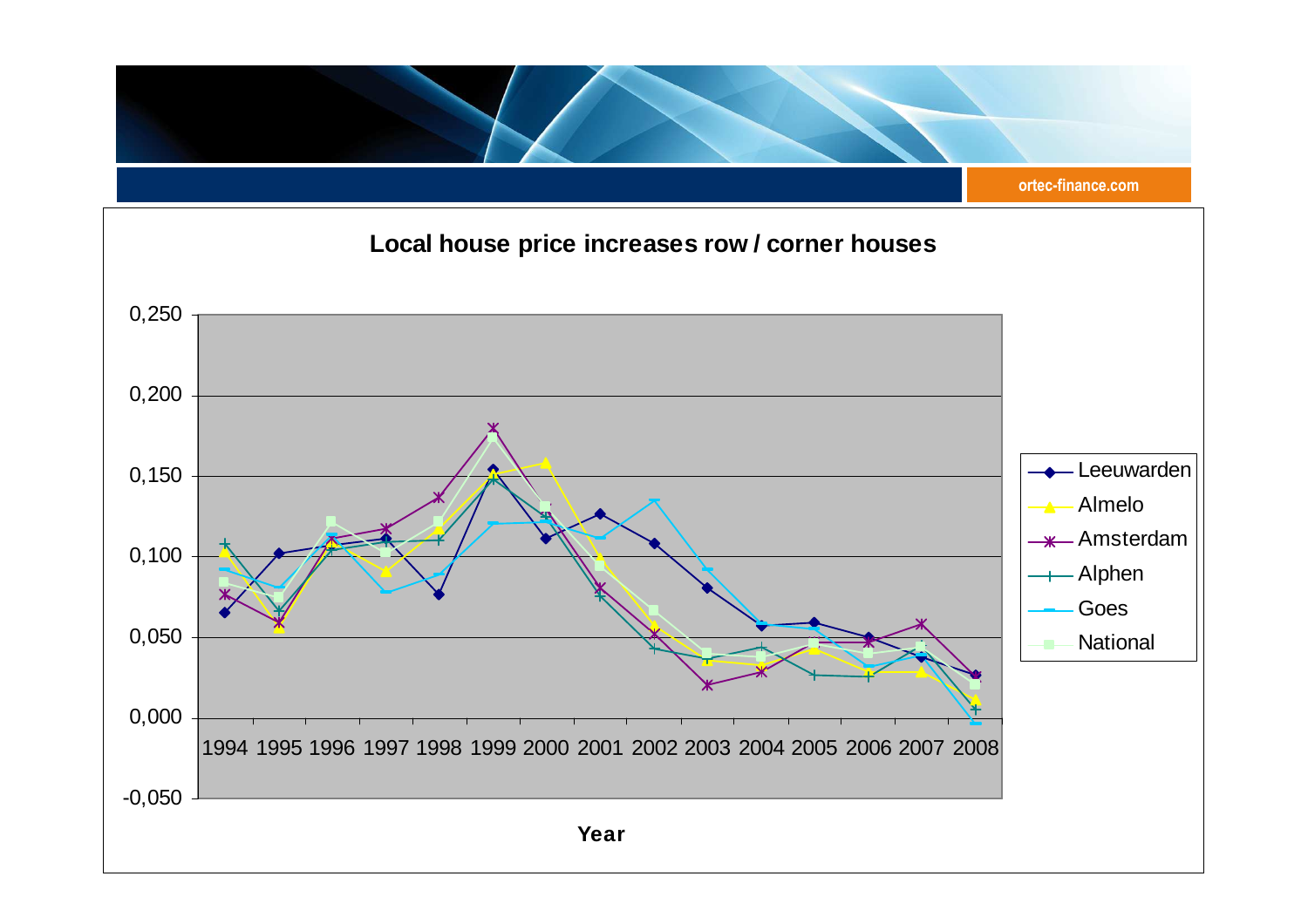

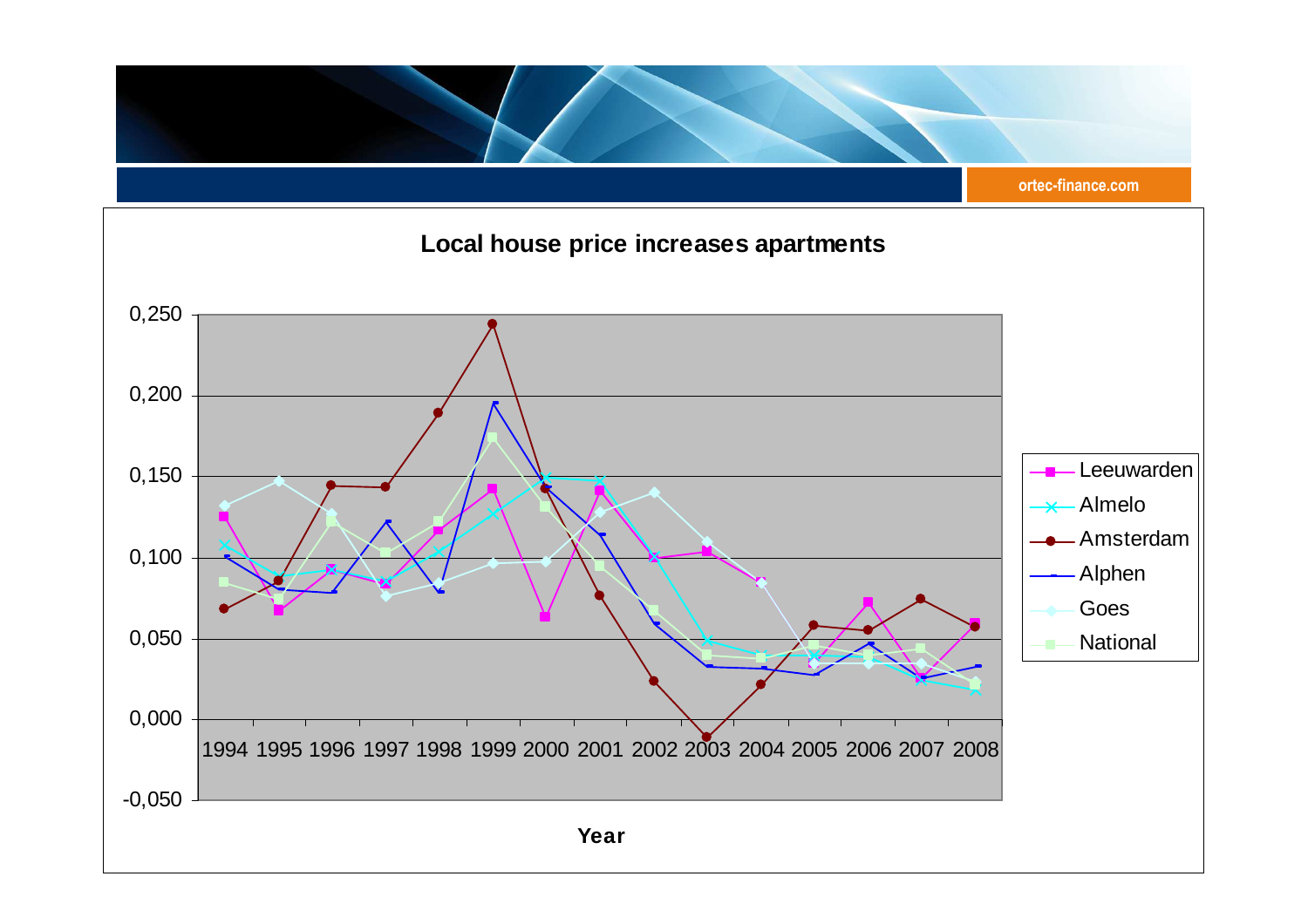

#### Impact on sales revenues - I



- $\mathcal{L}_{\mathcal{A}}$ Amsterdam and Alphen show largest differences
- a. Amsterdam: standard deviation increases by more than 50%, VaR's 25% lower
- $\mathcal{L}_{\mathcal{A}}$ Alphen: Standard deviation +33%; VaR's -16% to -24%
- $\mathcal{L}_{\mathcal{A}}$ Differences in variances are significant at 1% level
- No significant differences between separate indices per type and a weighted index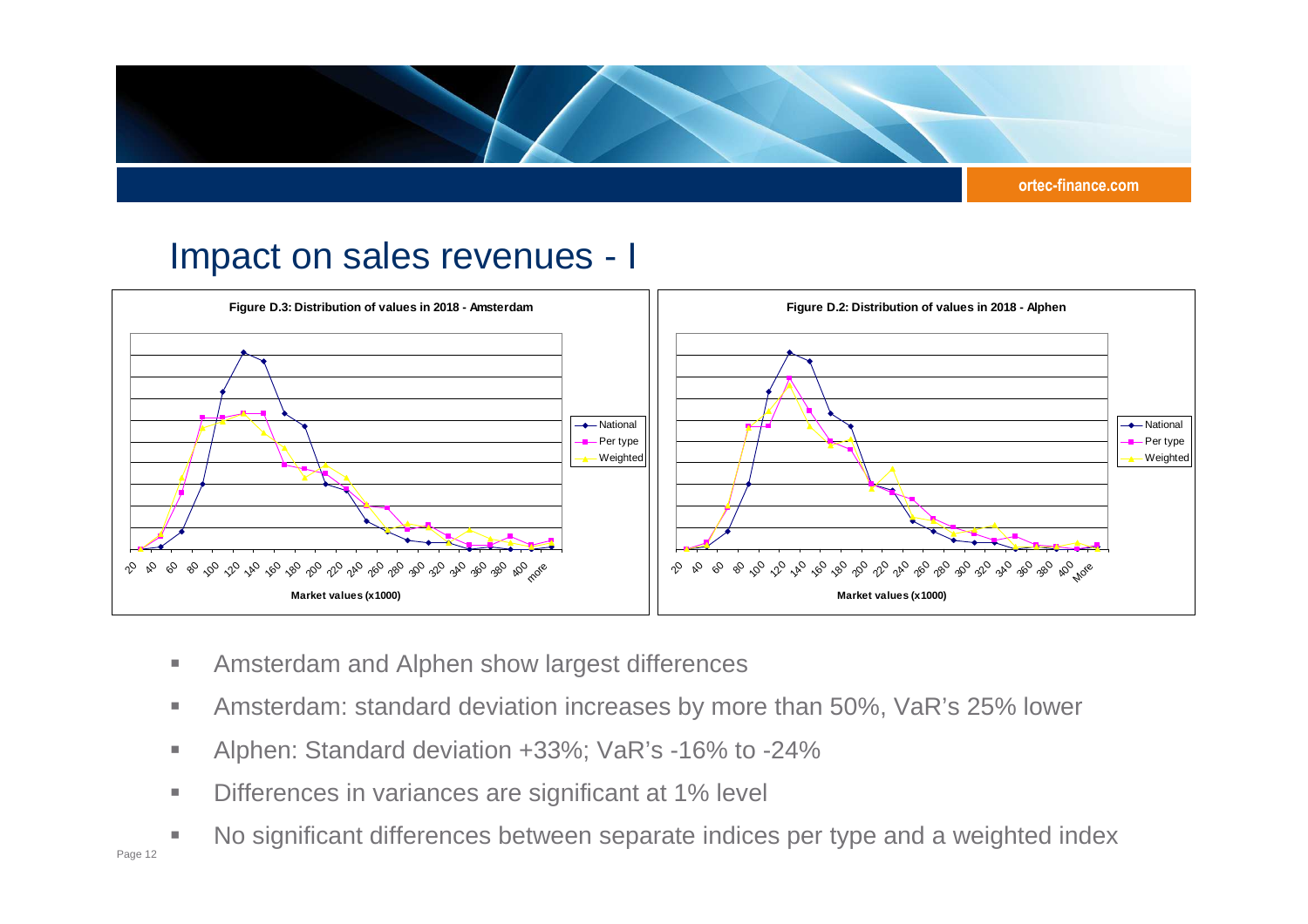

#### Impact on sales revenues - II



- $\blacksquare$ For Goes and Leeuwarden, differences are not significant
- m. For Leeuwarden risks seem slightly lower with detailed index
- $\mathcal{L}_{\mathcal{A}}$ Almelo shows significant differences: standard deviation +12%, VaR's -10%
- Again, no significant differences between separate indices per type and a weighted a. index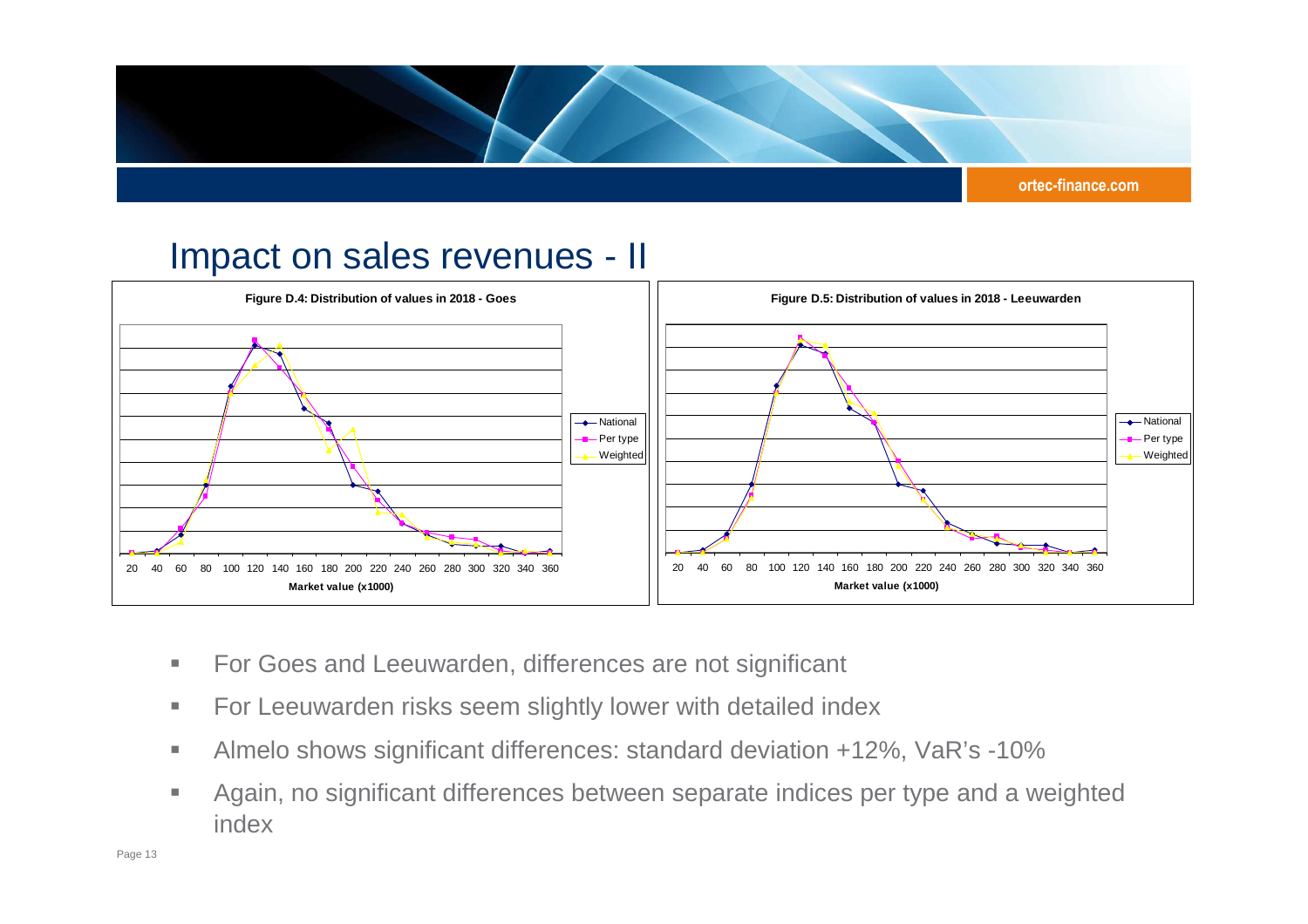

#### Impact on solvency - I



- $\bullet$ Amsterdam: 25% of current stock sold in coming 15 years
- $\bullet$ Using a national index leads to significant underestimation of actual risk profile;
- •1% VaR drops below zero when using a local index
- $\bullet$ Alphen: risk slightly lower with local index (in contrast to asset only)!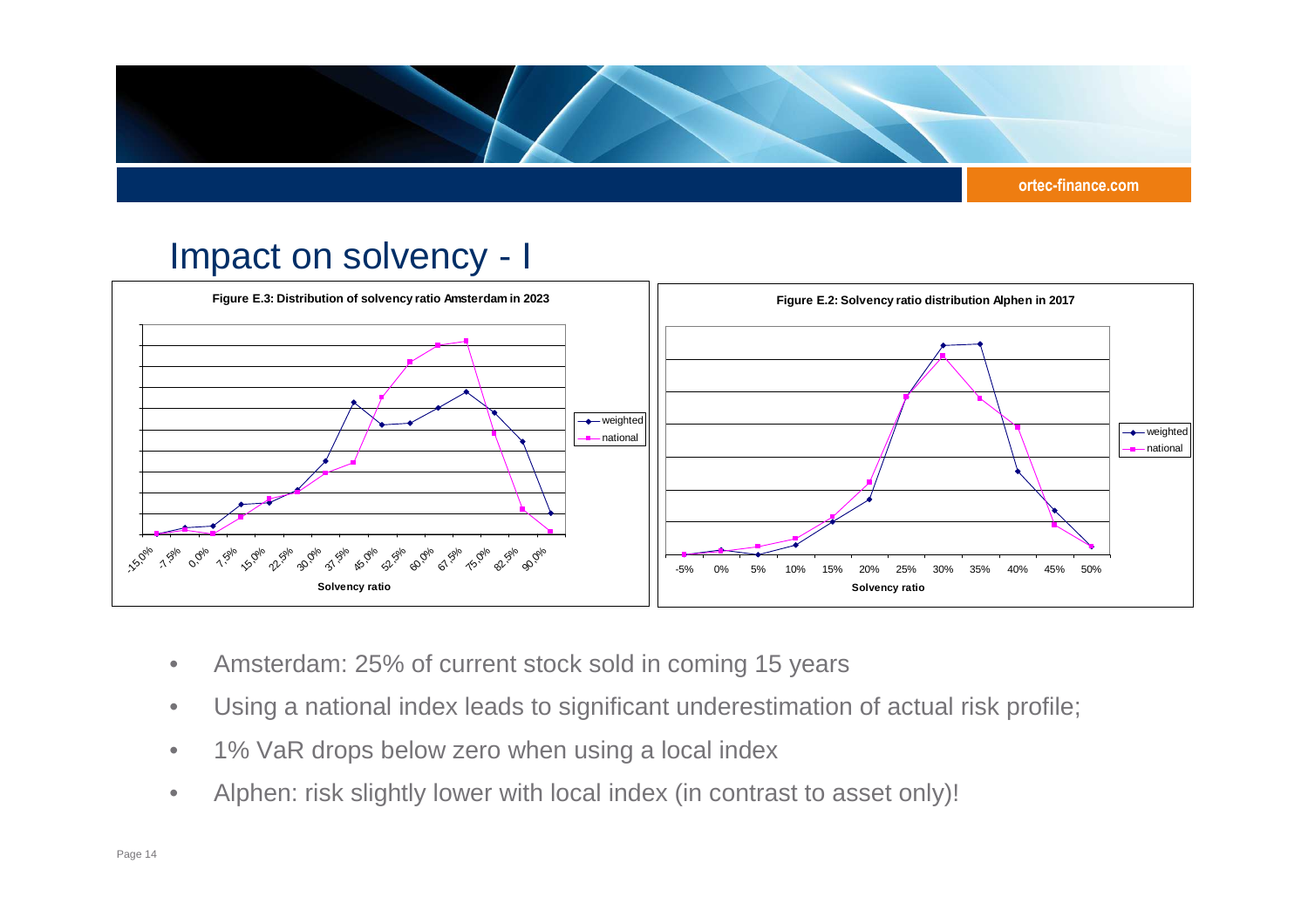

#### Impact on solvency - II



- $\mathbb{R}^n$ For Almelo, like Alphen, risk decreases with a local index (in contrast to asset only)
- $\mathcal{L}_{\mathcal{A}}$ Impact small due to shorter horizon and relatively small sales program (5.4% in 5 yr)
- $\mathcal{L}_{\mathcal{A}}$ Mixed results for Leeuwarden, differences insignificant.